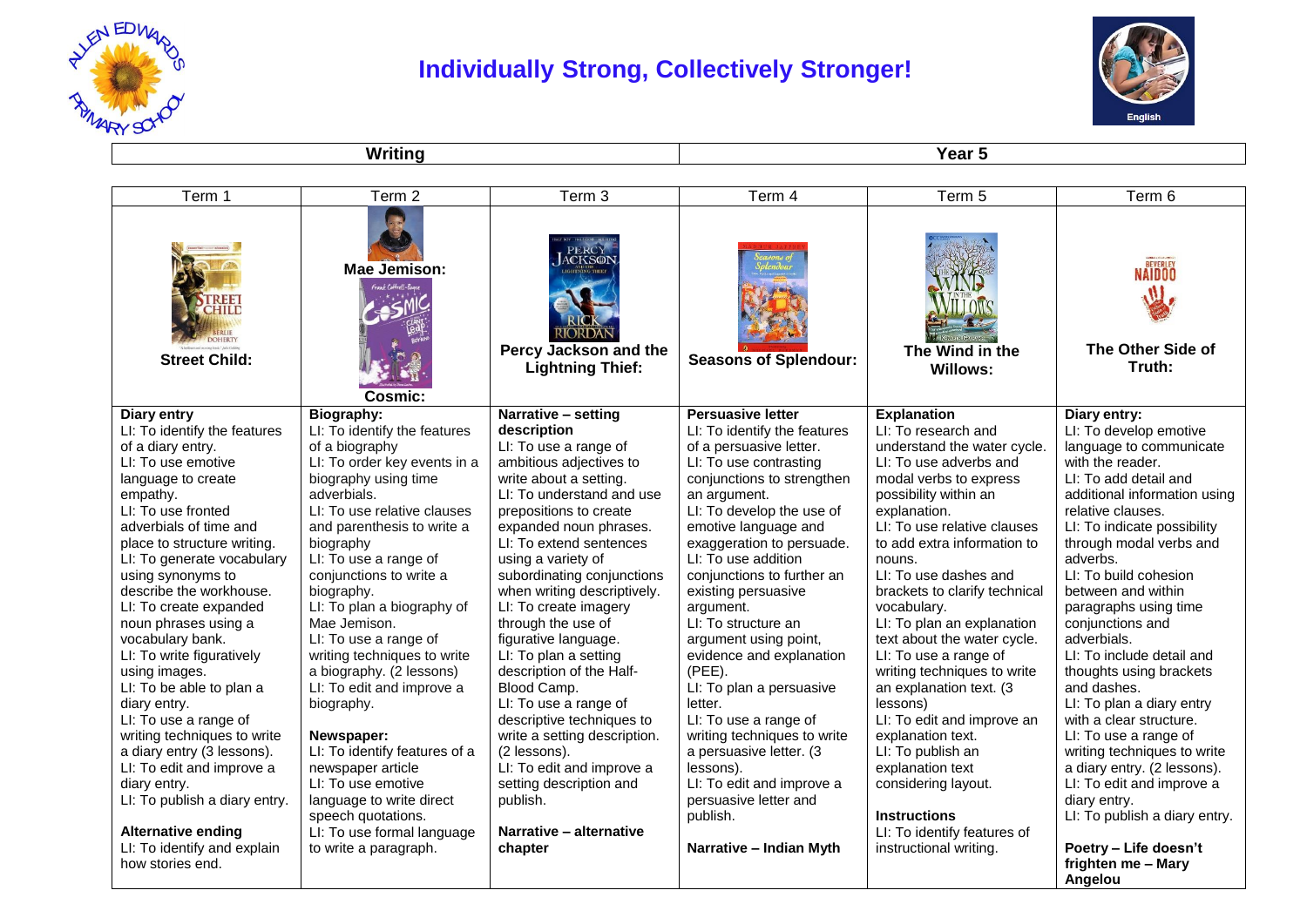

## **Individually Strong, Collectively Stronger!**



| LI: To describe setting<br>using figurative language.<br>LI: To use relative clauses<br>to describe characters or<br>action.<br>LI: To explore internal<br>thoughts through the use of<br>dialogue.<br>LI: To understand when to<br>change paragraphs.<br>LI: To use brackets to add<br>extra information and<br>indicate parenthesis.<br>LI: To create and dramatise<br>an alternate ending.<br>LI: To plan an alternative<br>ending.<br>LI: To use a range of<br>writing techniques to write<br>an alternative ending.<br>LI: To edit an alternative<br>ending. | (include use of reported<br>speech to show formal use<br>of dialogue)<br>LI: To use contrasting and<br>causal conjunctions to add<br>detail.<br>LI: To use appropriate<br>descriptive language to<br>evoke a reaction from the<br>reader.<br>LI: To plan a newspaper<br>article, including key facts.<br>LI: To use a range of<br>writing techniques to write<br>a newspaper article. (3<br>lessons)<br>LI: To evaluate a peer's<br>newspaper article.<br>LI: To edit and improve<br>your own work.<br>LI: To publish a newspaper<br>article.<br><b>Balanced argument:</b><br>LI: To identify the features<br>of a balanced argument.<br>LI: To explore balanced<br>arguments for a discussion<br>point. (debate)<br>LI: To use standard<br>phrases and formal<br>language to write<br>arguments.<br>LI: To use causal and<br>addition conjunctions to<br>structure an argument.<br>LI: To understand how to<br>formulate an argument<br>using PEE.<br>LI: To plan a balanced<br>argument about tourism in<br>space.<br>LI: To use a range of<br>writing techniques to write<br>a balanced argument. (3<br>lessons) | LI: To use bullet points to<br>make notes about Greek<br>Gods and Goddesses.<br>LI: To understand and use<br>semi-colons correctly and<br>accurately.<br>LI: To use a range of<br>writing techniques to build<br>tension.<br>LI: To use a variety of<br>sentence openers to build<br>interest and cohesion.<br>LI: To role play different<br>quests that could happen<br>as a group.<br>LI: To plan a quest for an<br>alternative chapter.<br>LI: To use a range of<br>writing techniques to write<br>an alternative chapter. (5<br>lessons).<br>LI: To edit and improve an<br>alternative chapter<br>(punctuation, spellings and<br>word choices). | LI: To identify the features<br>of a myth and what makes<br>it different to a story.<br>LI: To identify the moral in<br>a variety of Indian myths.<br>LI: To use a variety of<br>sentence openers to write<br>descriptively (setting or<br>character).<br>LI: To role play a build-up<br>and resolution to a given<br>dilemma.<br>LI: To use dashes to add<br>detail to a character or<br>event.<br>LI: To plan an Indian myth<br>including a journey and a<br>spiritual link.<br>LI: To use a range of<br>writing techniques to write<br>an Indian myth. | LI: To investigate different<br>layout structures to a set of<br>instructions.<br>LI: To use ambitious<br>imperative verbs and<br>adverbials to begin<br>instructions.<br>LI: To orally rehearse a set<br>of instructions about how to<br>be a good friend (Mole and<br>Rat).<br>LI: To plan a set of<br>instructions.<br>LI: To use a range of<br>writing techniques to write<br>instructions (2 lessons). | LI: To identify the features<br>of a poem and different<br>types of poetry.<br>LI: To develop rhyme and<br>rhyming pairs using ideas<br>from a text.<br>LI: To investigate rhyming<br>structures in a variety of<br>poems.<br>LI: To use figurative<br>language to create imagery<br>about school.<br>LI: To use a range of<br>adjectives to brainstorm<br>ideas from a text.<br>LI: To plan a poem from the<br>perspective of Sade.<br>LI: To use a range of<br>writing techniques to write<br>a poem from the<br>perspective of Sade.<br>LI: To perform poetry.<br><b>Persuasive letter</b><br>LI: To use PEE to structure<br>a persuasive argument.<br>LI: To develop emotive<br>language, exaggeration<br>and hyperbole use to<br>persuade.<br>LI: To use second person<br>to move between degrees<br>of formality and informality.<br>LI: To plan a persuasive<br>letter.<br>LI: To use a range of<br>persuasive techniques to<br>write a persuasive letter. (3)<br>lessons).<br>LI: To edit and improve a<br>persuasive letter. |
|-------------------------------------------------------------------------------------------------------------------------------------------------------------------------------------------------------------------------------------------------------------------------------------------------------------------------------------------------------------------------------------------------------------------------------------------------------------------------------------------------------------------------------------------------------------------|---------------------------------------------------------------------------------------------------------------------------------------------------------------------------------------------------------------------------------------------------------------------------------------------------------------------------------------------------------------------------------------------------------------------------------------------------------------------------------------------------------------------------------------------------------------------------------------------------------------------------------------------------------------------------------------------------------------------------------------------------------------------------------------------------------------------------------------------------------------------------------------------------------------------------------------------------------------------------------------------------------------------------------------------------------------------------------------------------------------------|-----------------------------------------------------------------------------------------------------------------------------------------------------------------------------------------------------------------------------------------------------------------------------------------------------------------------------------------------------------------------------------------------------------------------------------------------------------------------------------------------------------------------------------------------------------------------------------------------------------------------------------------------------|-----------------------------------------------------------------------------------------------------------------------------------------------------------------------------------------------------------------------------------------------------------------------------------------------------------------------------------------------------------------------------------------------------------------------------------------------------------------------------------------------------------------------------------------------------------|-------------------------------------------------------------------------------------------------------------------------------------------------------------------------------------------------------------------------------------------------------------------------------------------------------------------------------------------------------------------------------------------------------------|---------------------------------------------------------------------------------------------------------------------------------------------------------------------------------------------------------------------------------------------------------------------------------------------------------------------------------------------------------------------------------------------------------------------------------------------------------------------------------------------------------------------------------------------------------------------------------------------------------------------------------------------------------------------------------------------------------------------------------------------------------------------------------------------------------------------------------------------------------------------------------------------------------------------------------------------------------------------------------------------------------------------------------------|